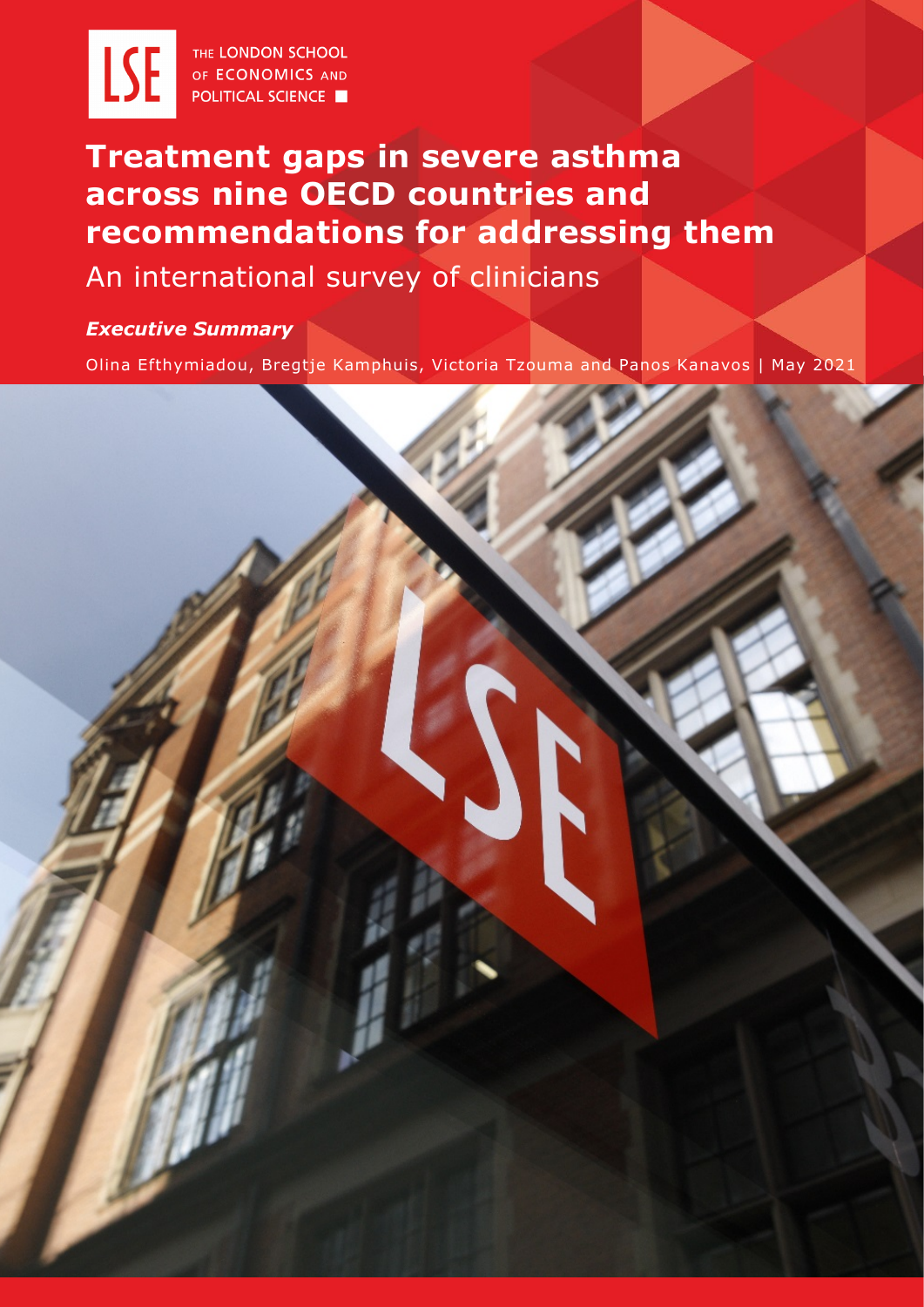

This study was funded by AstraZeneca.

This research was commissioned via LSE Consulting which was set up by the London School of Economics and Political Science to enable and facilitate the application of its academic expertise and intellectual resources.

#### **LSE Consulting**

LSE Enterprise Limited London School of Economics and Political Science

Houghton Street London WC2A 2AE

- **(T)** +44 (0)20 7955 7128
- **(E)** lseenterprise.consulting@lse.ac.uk
- **(W)** lse.ac.uk/consultancy

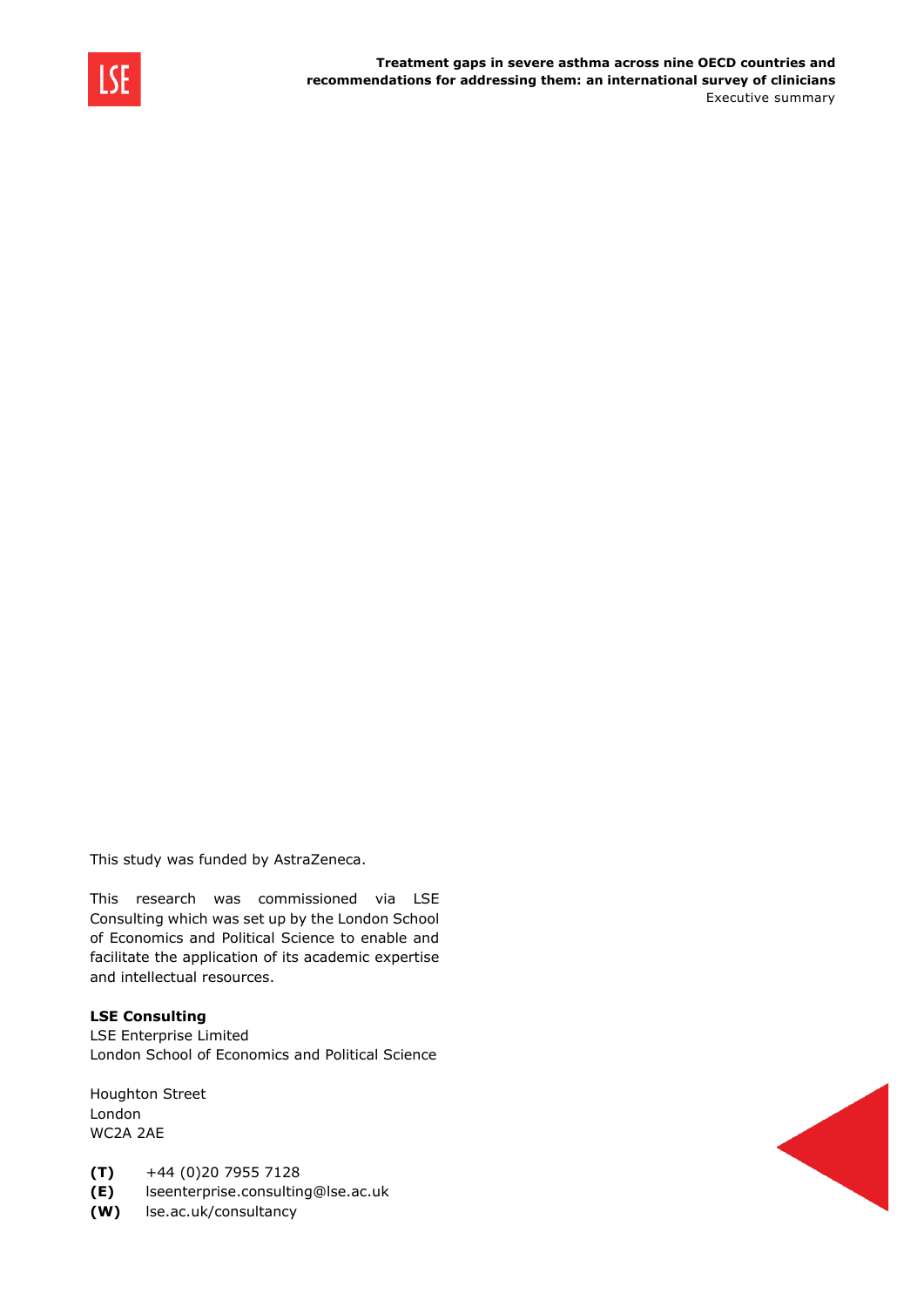

### **Overview of environment**

### **Despite advanced pharmacological treatment options, there is still significant unmet need in severe asthma.**

Despite the opportunity for improved outcomes in severe asthma (SA) care through enhanced management techniques, substantial morbidity and poor outcomes remain. Mortality is predominantly higher for people living with SA who are treated with Oral Corticosteroids (OCS), while a significant proportion of asthma deaths are preventable with efficient routine care.

### **Improved outcomes call for more efficient quality assessment efforts in severe asthma care and redefining priorities of severe asthma management towards more patient-centric care.**

Improving healthcare and treatment for SA requires clinician and patient level information on the diagnostic, prescribing and service delivery practices, which is currently not collected extensively or systematically in many countries. Collection of relevant outcomes data is a fundamental step towards the implementation of effective performance and outcomes measurement in SA care. As we continue to face the impact of the global COVID-19 pandemic, now, more than ever, is the time to redefine priorities in asthma management, as current systems and practices may contribute to a greater risk of life-threatening attacks, specifically for people living with SA.

### **Methods**

Following an in-depth review of the relevant literature, we developed a robust framework of SA relevant indicators around: *a) Policy structure and organisation* (national strategies for asthma and SA; existence and geographic distribution of specialist care for SA); *b) Diagnosis* (diagnostic and referral pathways, and materials and education); *c) Treatment*  (prescribing patterns and biologic use); and *d) Care delivery* (availability of Multidisciplinary Teams (MDTs) and specialist nurse/educators for SA, resource utilisation and access to, communication, quality and management of care). A global

#### **Geographic scope**

The geographic scope of the research covers Australia, Brazil, Canada, France, Germany, Italy, Japan, Spain, Sweden and the United Kingdom.

survey of SA clinicians captured insights on current practices/ outcomes on the above indicators. Supplementary insights from *people living with SA* were used to enhance and compare evidence gathered by clinicians across specfic indicators. We performed a comparative analysis of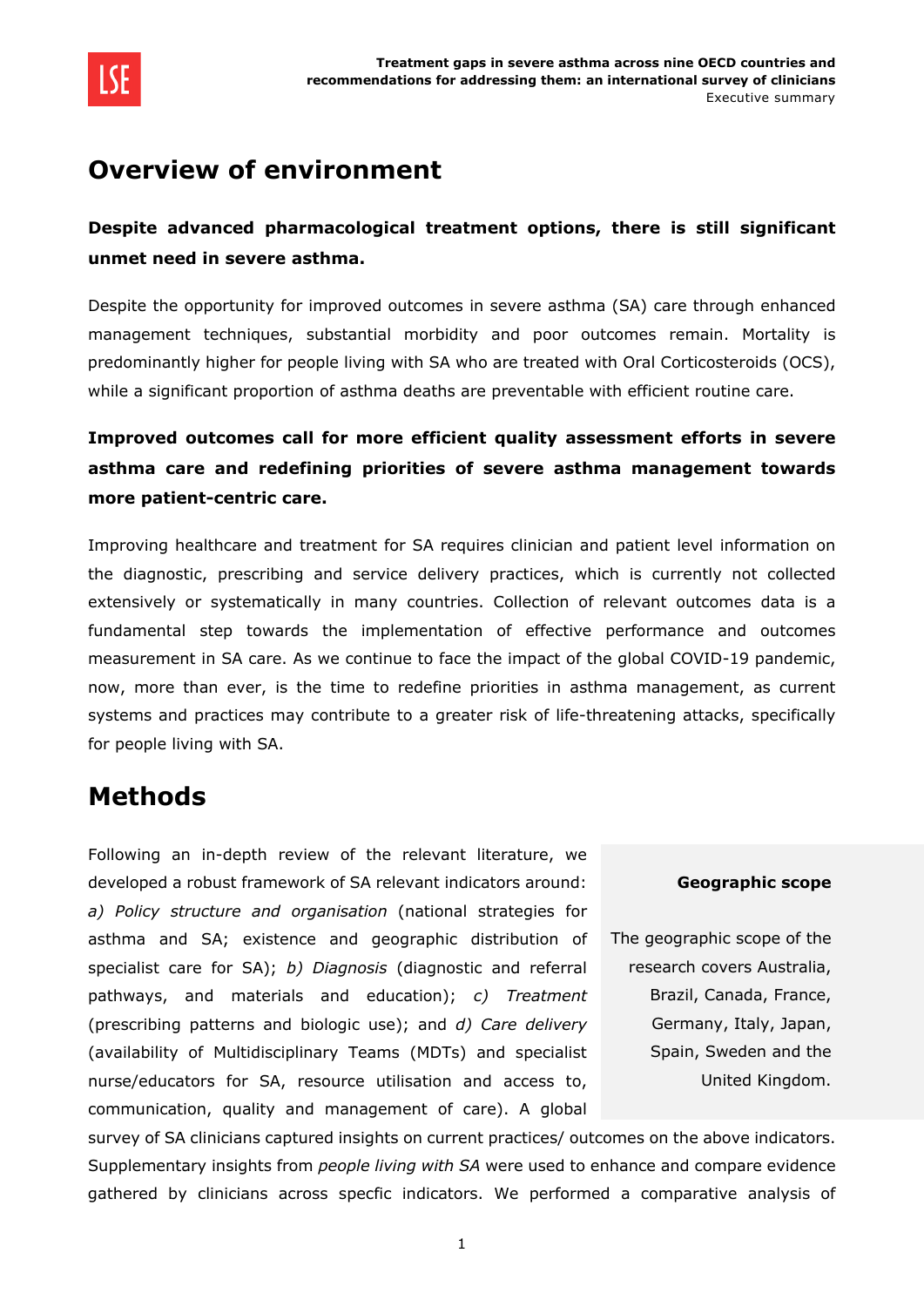

responses and benchmarking of the perspectives and experiences reported by clinicians and people living with SA across countries.

## **Results**

Our study reveals a lack of consistent practices in SA management and organisation of care across countries at a global level, and unavailability of standardised evidence across several major indicators in pharmacological management and clinical care for SA. Key insights include:

- Clinicians surveyed reported an average time to specialist referral of 5.5 months, varying from 19 days in Germany and up to 24 months in Brazil. Similarly, people living with SA surveyed reported an average time of 4.5 months, varying from 14 days in Germany and up to 5 or 24 months in Canada and Brazil respectively.
- Insights from people living with SA reported an average waiting times of 2 months for diagnosis/treatment information exchange between referral and specialist sites, confirming the inadequate communication between referring and specialist sites that was reported by one third of clinicians surveyed.
- While specialist centress for SA exist across countries, according to the majority (92%) of linicians, around half (46%) of surveyed people living with SA actually reported that they received care at a specialist asthma centre, suggesting concerns over the geographic distribution of these centres. This was also confirmed by 60% of surveyed clinicians who rated the geographic distribution of these facilities as insufficient.
- Clinicians surveyed reported that the number of people living with SA accessing MDTs and specialist nurses and/or educators for SA fluctuates significantly across countries, while a key barrier to accessing such services was local/regional unavailability.
- Overall, prescribing rate of OCS was lower in the later treatment stages of the SA treatment pathway, but remained prominent among clinicians in Italy, Japan and Spain. Insights from people living with SA confirm both a reduced overall OCS utilisation in the later treatment stages, and reliance on OCS among those people providing insights in Spain, Australia and France.
- According to insights gathered from both clinicians and people living with SA, there is a reported higher prescribing rate of biologics in the later stages of the SA treatment pathway. Nevertheless, while almost all (96%) of clinicians surveyed currently have people living with SA on biologics, only half of the people who provided their insights reported that they were actually offered the option of a biologic treatment.